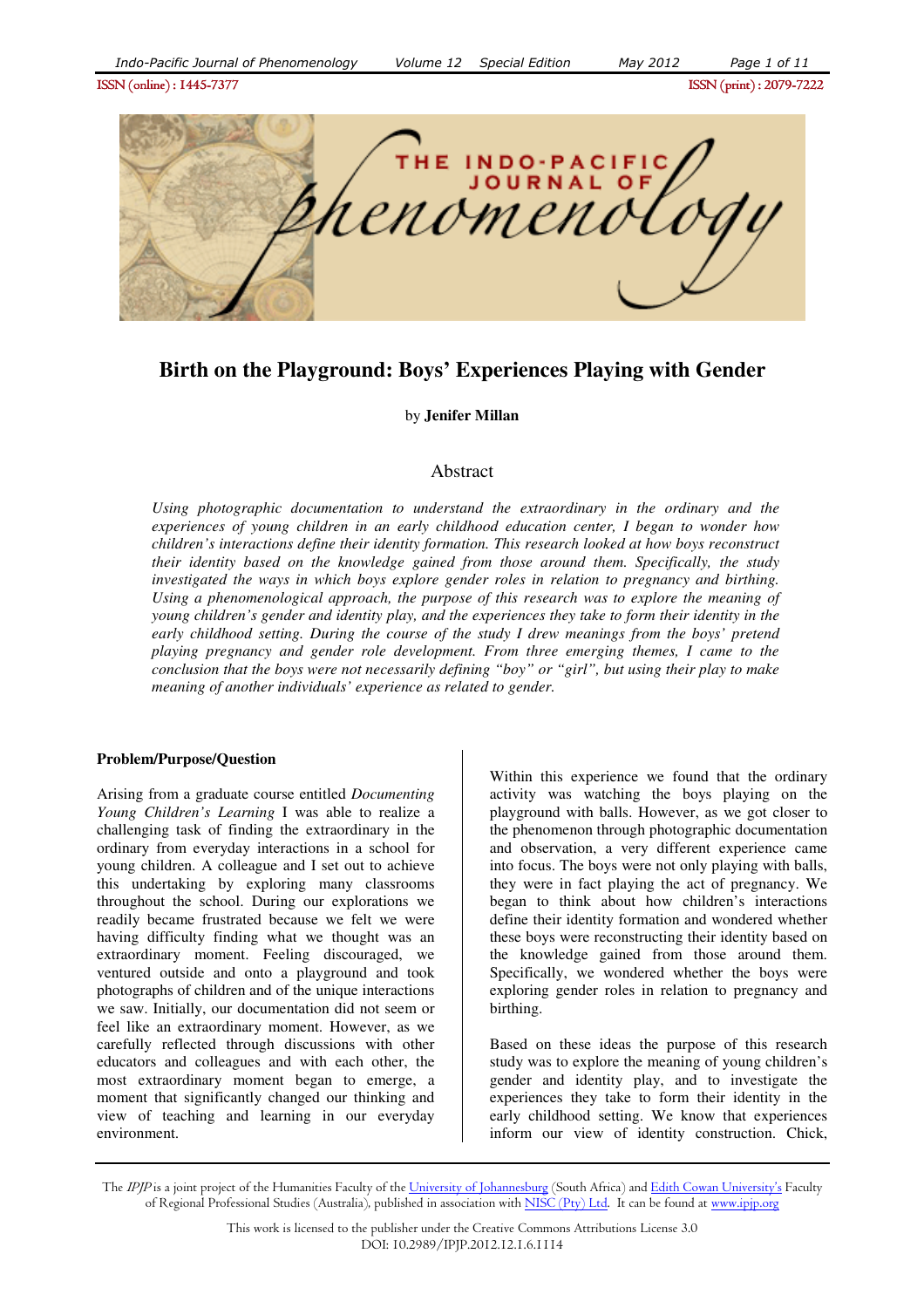Heilman-Houser and Hunter (2002) stated "Gender role is socially constructed in ways that are active and ongoing. Moreover, children do not learn gender appropriate behaviors just by imitating the behaviors of others. They also make choices and demonstrate their own ideas of what it means to be a boy or girl" (p. 149). Thus, we looked at the meanings that can be drawn from the boys' pretend playing pregnancy and gender role development.

## **Literature Review**

In this section, literature on cognitive developmental theories, gender stereotypes and role development, play and documentation is examined as a way of underpinning this study. Reviewing the literature aided us in finding meaning in the documented experience and helped to analyze our findings. The literature ultimately helped us shape the way we addressed our fundamental question of how the boys were exploring gender identity formation in relation to gender role and stereotypes.

## *Cognitive developmental theories*

In order to understand how children develop their ideas regarding the gender roles and gender stereotypes that characterize our culture, we examined literature relating to cognitive developmental theories. Throughout this portion of the literature review the purpose was to examine these theories as they relate to the ways in which children's ideas of gender roles develop and the ways in which activities and behaviours influence this development.

Three main theories have been proposed in an attempt to best understand how children develop gender stereotypes and come to understand gender roles within society. Levy, Barth and Zimmerman's (1998) article provides historical background in relation to understanding the documented phenomenon. This information is embedded in the chart below.



These three frameworks demonstrate how gender role development can be viewed as a multidimensional construct. While the primary premise of each of these frameworks is to emphasize how behaviour and activities influence the formation of gender role, each framework also looks at a different element of this development in children. For instance, the social learning framework, which has been studied and adapted by various researchers such as Perry and Bussey (1979) and Huston (1983), looks primarily at the ways in which young children's behaviours and activities influence their gender role formation. In contrast, gender schema models emphasize the ways in which the quality of gender roles, specifically in relation to how well society portrays these gender roles to young children, influences children's gender role development. Both the social learning framework and the gender schema models framework focus on the behaviours and activities of children and the individuals around them. Finally, there is Kohlberg's cognitive developmental theory that describes the ways in which children define boy or girl based on the gender stereotypes around them (Levy et al., 1998).

Kohlberg's (1966) cognitive developmental theory demonstrates that through experiences in school (specifically socialization with others) children develop concepts related to gender and meanings around being a boy or a girl. Children build these understandings based on the definitions developed within society about what being a boy or a girl means and what these roles embody. The ways in which children behave in social situations correlates directly to the theories and definitions they have developed regarding these concepts. Their behaviours may vary depending on the situation or other environmental factors related to the child's development. Although children will often experiment with many types of behaviours, as they get older their definitions become more rigid and defined (Martin & Ruble, 2004).

These various theories and frameworks show us "that children are actively searching for ways to find meaning and make sense of the social world around them, and they do so by using the gender cues provided by society to help them interpret what they see and hear" (Martin & Ruble, 2004, p. 67). This interpretation and meaning making can come in the form of imaginative play, such as the experience which was documented at an early childhood center. These forms of play and expression ultimately give children a sense of what it is like to experience the phenomenon they are seeing and hearing. Children use what they see, hear, embody and play out to build their definitions of gender and gender roles. The social environment, which consists of the voices, actions, and thoughts of the individuals who surround the children, forms an important element of this construction (Martin & Ruble, 2004).

#### *Gender stereotypes and role development*

Literature highlights that children develop concepts of gender in relation to culture. Our culture depicts

The IPJP is a joint project of the Humanities Faculty of the University of Johannesburg (South Africa) and Edith Cowan University's Faculty of Regional Professional Studies (Australia), published in association with NISC (Pty) Ltd. It can be found at www.ipjp.org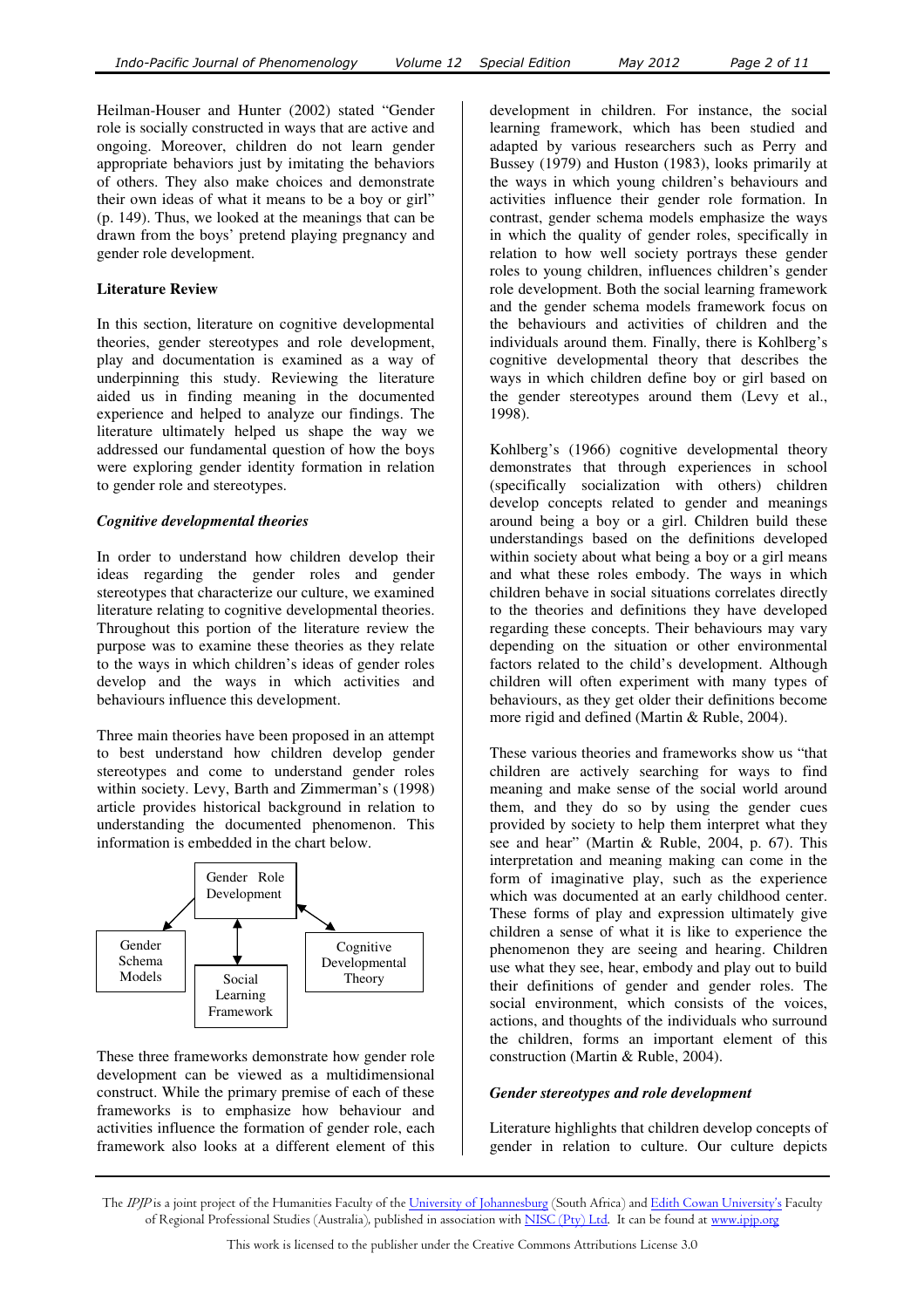'woman' and 'man' as well as the activities performed by these categories of people within their restricted and defined roles. These depictions do not leave room for the realities and complex nature of the authenticity of life and what it means to live. Through the experiences of others, children begin to develop concepts and ideas of how they should act, the activities they should participate in, and the stereotypes that go along with those specific actions. The literature supports the effort to distinguish the ways in which gender roles are developed and the ways in which children form these ideas (Miller & Church, 2002).

Research suggests that gender and the development of gender roles are the result of an overarching concept that gender norms originate from culture, social cues, and biological dispositions. "Gender develops the human being to be the person he or she is. The concept of gender focuses on the relationships between women's and men's behaviour, and also social ideas of what is 'womanly' and 'manly' (Sandberg & Parmling-Samuelsson, 2005, p. 297). These behaviours and social cues occur in the form of stereotypes, words, and actions in social situations and also within the school context.

Children are constant observers of others in everyday experiences. Although they may not understand the true meaning of stereotypes, they understand the way in which their culture operates (Freeman, 2007). They use this understanding to form their ideas related to gender roles. Children are thus savvy students in the subject of culture and the acquisition of the roles demonstrated in day-to-day life. They immediately pick up on cues and use them to find the meaning of their identity and the roles they hold (Freeman, 2007). Gender stereotypes have the ability to limit the interests and choices that children make for themselves (Trepainier-Street & Romatowski, 1999). Chick et al.'s (2002) study found that "Gender role is socially constructed in ways that are active and ongoing. Moreover, children do not learn genderappropriate behaviors just by imitating the behaviour of others. They also make choices and demonstrate their own ideas of what it means to be a boy or girl" (p. 149).

Research suggests that gender role development occurs in the early childhood years, and that by age five children already have rigid definitions of what it means to be a boy or a girl (Martin & Ruble, 2004). Acquiring cultural definitions allows children to develop their identity, and this includes gender identity. Rinaldi (2006) stated that "young children are strongly attracted by the ways, the languages (and thus the codes) that our culture has produced, as well as by other people (children and adults)" (p. 67). This quote serves as a reminder of the fact that children are

influenced by those around them. In addition, research suggests that children's "understanding of gender is limited to behaviour and physical appearance" (Miller & Church, 2002, p. 29). Identities are thus defined by how one looks and acts.

## *Play*

The importance of play lies within the actions and activities in which children engage, such as the phenomenon of the five-year old kindergarten boys on the playground discussed in this research article. Throughout this section, the concept of play is used to describe the ways in which children find meaning in the world around them and the ways in which they develop ideas about gender roles.

In the elementary classroom play is typically characterized as something that children participate in while outside on the playground. Although play is often seen as unimportant to children's learning, many early childhood educators believe differently. "Play is the way that children learn and what they play they learn" (Chick et al., 2002, p. 149). "[I]t is through imaginative play that children begin to explore and understand gender roles" (Chick et al., 2002, p. 149). My own observations regarding the ways in which children begin to socially construct their meaning of gender suggest that play has a major role in this construction (Chick et al., 2002).

According to Miller and Church (2002), it is common for children (ages five and six) to experiment with gender roles during play. "Children will try out different roles to see what it feels like to be a boy or a girl, and to expand the traditional definitions of male and female" (Miller & Church, 2002, p. 30). This statement clearly describes the process that both girls and boys are undergoing during their pre-kindergarten and kindergarten years. However, Miller and Church (2002) also made the claim that because these children are working on developing a strong sense of self, their developmental state indicates this as typical. Children's play should therefore not be restricted to what is considered gender appropriate or typical with the roles that society defines.

Although it is typical for children to experiment and play with gender roles in their early childhood years, research shows that "boys who engage in 'girls games' are more likely to be criticized by parents, teachers and peers than are girls who enjoy activities and materials that are labeled as 'for boys'" (Freeman, 2007, p. 358). Within this mode of thinking, art, dramatic play, and musical activities are typical for girls, while blocks, trucks, and outdoor play are typical for boys (Freeman, 2007). Trepainier-Street and Romatowski (1999) emphasized that during the early childhood years the formation of

The IPJP is a joint project of the Humanities Faculty of the University of Johannesburg (South Africa) and Edith Cowan University's Faculty of Regional Professional Studies (Australia), published in association with NISC (Pty) Ltd. It can be found at www.ipjp.org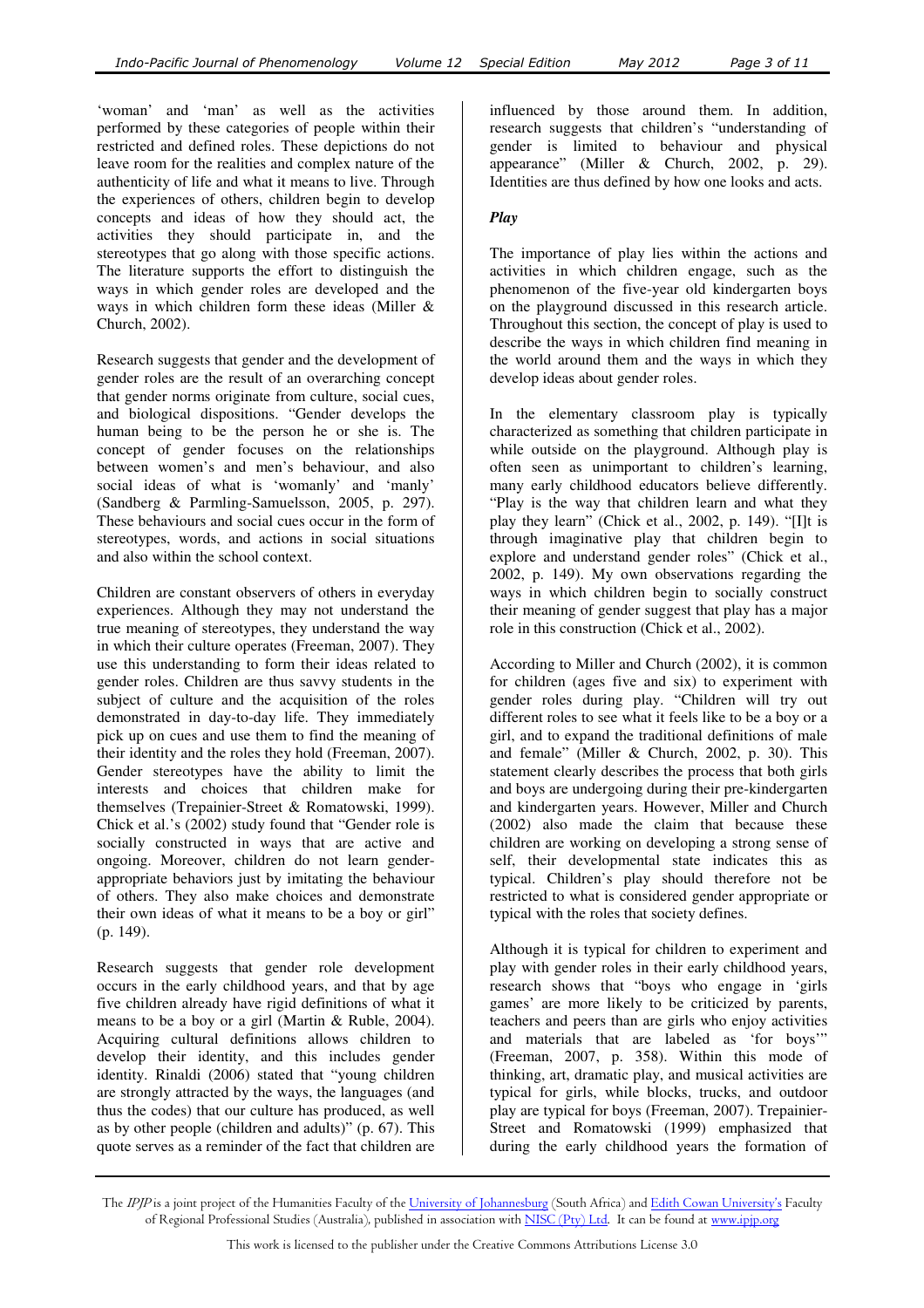gender takes place through the sorting of information obtained through cultural practices. Thus, criticizing boys' play can result in the development of gender stereotypic thinking. This disapproval ultimately limits how children make the choices about what they play and the interests they wish to pursue.

# *Documentation*

This final section of the literature review relates to the ways in which documentation can be used to understand the experiences of young children within the early childhood setting. Documentation helps adults find meaning in the actions and activities that children engage in on a daily basis. Through this meaning making process teachers can use their knowledge to inform practice and expand their theories regarding their interactions with children (Parnell, 2005).

Documentation and phenomenological data collection and analysis processes allowed us to reflect on various types of playground play and give meaning to the phenomena of gender role development as we saw it unfolding for the boys. Hultgren (1995) stated that "phenomenology becomes a way of letting something be shared that can never be totally articulated, and that the phenomenon is understood as that which shows itself from itself, the background upon which all our understanding takes place" (p. 373). Based on this statement I began to see documentation as a process that allows teachers and researchers to understand the learning processes of children. During the processes of reflection and interpretation of documented events it is important to know that teachers and researchers come to a new understanding of their teaching and learning as well. Documentation is also a useful tool for assessment and research, which will ultimately help teachers develop theories, curriculum and new pedagogy (Guidici, Rinaldi, & Krechevsky, 2001).

I was struck by the implications of phenomenology and documentation as it related to our captured events on the playground. Based on Guidici et al.'s (2001) writings, I realized that having full understandings of the environmental context, what seems ordinary and process based can be seen as extraordinary. According to Hultgren (1995), "if there is anything truly extraordinary in my teaching it is found in its ordinariness" (p. 386). This led to the question of what it means to find the extraordinary in the ordinary. In order to make meaning of one's experience, the school context must be redefined.

Within a phenomenological approach, the context is expanded to include the physical, cultural and social environments, which are all parts in which children construct meaning about the roles related to gender

and identity formation. Paying attention to all parts of a child's daily life enables teaching and learning to take on new meanings. Children feel valued and respected. Over time as adults become more attentive to the context of the environment, the initially invisible experiences of children's learning become palpable. Teaching and learning are normally internal experiences consisting of emotional and physical feelings such as curiosity, individuality, and belonging. Again, documentation allows us to make meaning of these experiences because "the individual and the context thus take on substance. They define each other and give each other identity" (Giudici et al., 2001, p. 58). Through reflection concerning the extraordinary in the ordinary everyday moments of documented experiences, Guidici et al.'s (2001) idea serves as a guide to understanding the way in which the environmental context interacts with specific moments in time. The research in this article is based on an investigation of these specific moments for the boys in relation to the question of what influences their gender role formation.

Documentation "is a substantial part of the goal that has always characterized our experience: the search for meaning – to find the meaning of school, or rather, to construct the meaning of school, as a place that plays an active role in the children's search for meaning and our own search for meaning (and shared meanings)" (Giudici et al., 2001, p. 79). Meaning develops into a "moving and poetic sense that only a poetic, metaphorical and analogical language can construct in its holistic fullness" (Rinaldi, 2006, p. 101).

When documentation is viewed as a research methodology it serves the purposes of many groups of people, including teachers, parents, students, and the community. Initially teachers "gather people's experiences because they allow us to become more experienced ourselves" (Hultgren, 1995, p. 384). Documentation thus "allows teachers to better understand children, to evaluate their own work, and to exchange ideas with other educators" (Cadwell, 1997, p. 6). In addition, documentation provides teachers with a way to "carefully listen, observe, and document children's work and the growth of community in their classroom" (Yu, 2008, p. 129). Careful use of this process enables others to understand what happens in their classroom while demonstrating that teachers are committed to professional growth and reflection of practice, using documentation as "crucial in the planning of future activities" (Yu, 2008, p. 128). In relation to this article, documenting this particular experience with the boys made me wonder whether the teachers would use these moments in their classroom to open dialogue relating to gender and the roles that boys and girls play in school and the outside community. This

The *IPJP* is a joint project of the Humanities Faculty of the <u>University of Johannesburg</u> (South Africa) and <u>Edith Cowan University's</u> Faculty of Regional Professional Studies (Australia), published in association with <u>NISC (Pty) Ltd</u>. It can be found at <u>www.ipjp.org</u>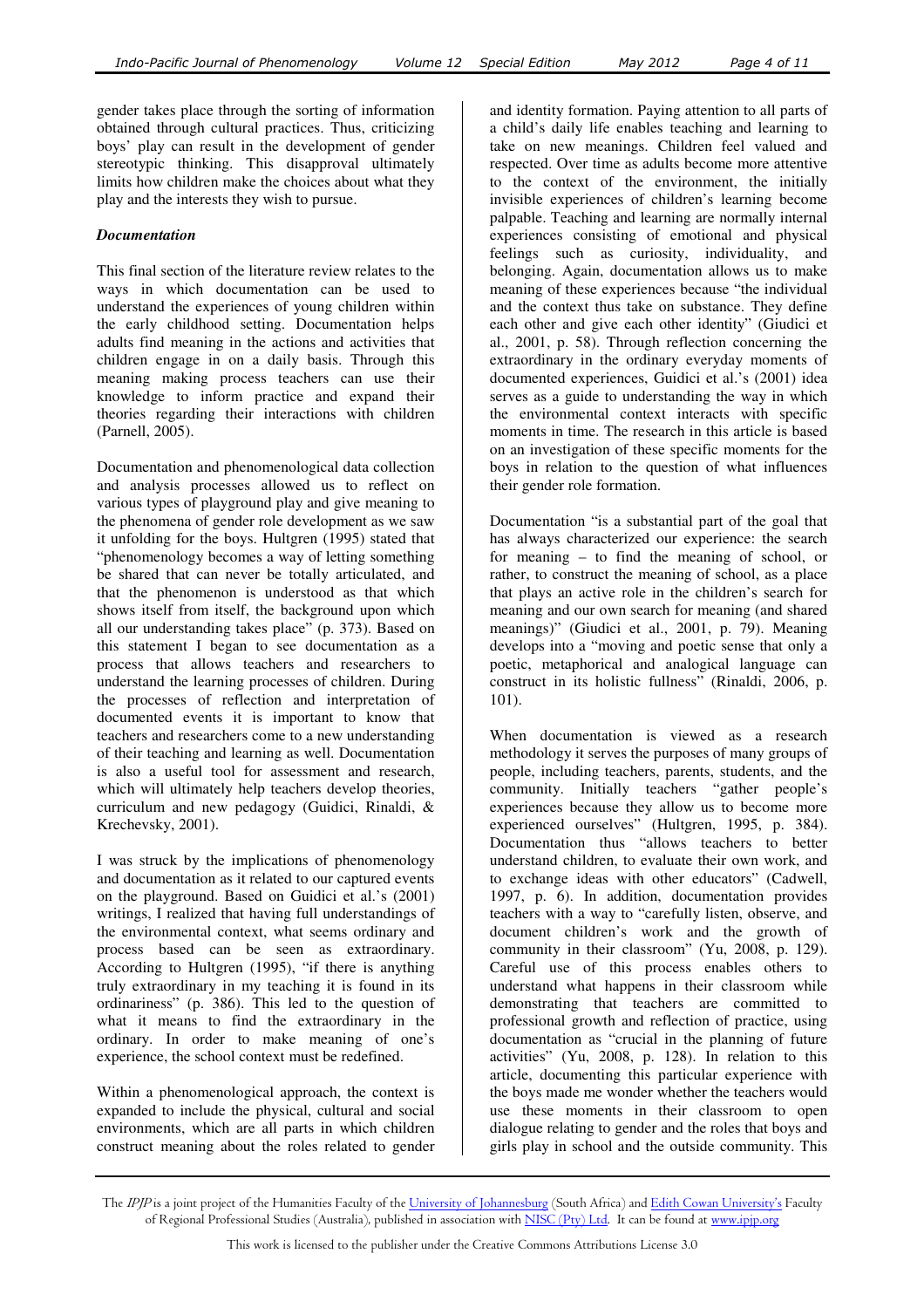could happen through asking children questions about the various things girls and boys do. This could result in opening children's thinking and minds to the stereotypes and images they perceive in our society as well as providing a place to hold a discussion concerning these topics.

Through opening up the early childhood classroom discourse, documentation provides a way to allow children to begin to revisit their experiences, "To provide children with a way to reflect and interpret their experiences, to evoke memories, to create a sense of history, and to communicate ideas to others (Edwards, Gandini, & Forman, 1993, p. 264). As students revisit and interpret their experiences, documentation demonstrates to children that "their efforts, intentions, and ideas are taken seriously" (Yu, 2008, p. 127). When children view documentation panels (a series of photos from a documented experience) in their classrooms they develop a sense of justice and being in the world and culture they live in. The documentation panels subconsciously encourage the children to approach their interactions with work and play responsibly and with care. In this way, they begin to develop their individual identity.

"Documentation is fundamental to the education and knowledge building process" (Giudici et al., 2001, p. 158) within a teacher's practice and curriculum development, and therefore it is also related to the way we look at and understand students. "At the moment of documentation (observation and interpretation), the element of assessment enters the picture immediately, that is, in the context and during the time in which the experience (activity) takes place" (Giudici et al., 2001, p. 85). Although this statement could be related to formal assessment, the bigger picture relates to giving teachers a full understanding of students' likes, dislikes, social growth and identity formation. It also relates to the formulation of this research study.

The complex nature of children's interactions in work and play gives validity to the way in which documentation "seems to be essential for metacognitive processes and for the understanding of children" (Rinaldi, 2006, p. 68). Documentation is not about trying to receive products from research. Instead, it involves clearly looking for the mental paths of children in order to follow and give meaning to their development as individuals. For educators, documentation is thus a dialectic process, "based on affective bonds and also poetic; it not only accompanies the knowledge-building process but in a certain sense impregnates it" (Rinaldi, 2006, p. 70).

The complexity of documentation lies in the way teachers use this research methodology. It serves "to illuminate the thinking, a change in thinking that

occurred, what was learned or not learned, the evolution of behavior, questioning, maturity, responses and opinions" (Wurm, 2005, p. 99). The documentation process used in this research was in keeping with Wurm's (2005) suggestions.

The literature concerning cognitive development, gender role development, play and Reggio-stylized documentation supported the initial project of finding the extraordinary in the ordinary. The literature provides insight into the exploration of gender role development in early childhood through play. The methodological approaches used in this research study are discussed below.

## **Methodology**

Observing the dimensions and phenomena of children's play on the playground of an early childhood education center was supported through phenomenological methods. Documentation was conducted through the use of a digital camera as well as field notes that were recorded in a documentation journal. These methods were used to find the phenomenon of the extraordinary in the ordinary within children's play and actions on the playground of an early childhood center.

The phenomenological methods used in the study promoted a critical philosophy of action, which, according to Van Manen (1990), "deepens thought and therefore radicalizes thinking and the acting that flows from it" (p. 154). The descriptive and interpretive methods used to interpret the extraordinary moment on the early childhood playground helped to develop what Van Manen (1990) termed "pedagogic thoughtfulness" when thinking about the teaching and learning of young children.

The methods involved in the documentation process included the use of a digital camera and a journal where notes of observed experiences and children's dialogue during the documented moment were recorded. The journal was also a place where meaning was made of the interactions among the children in the photos through reflections with other educators and the field notes gathered. The journal also included questions and wonderings in relation to how children form identity and think about gender roles, as well as thoughts about the values found in the school environment.

#### *Context*

In the early childhood setting where the documented activity appeared there had been four teachers who had previously been pregnant or were pregnant at the time. Although these teachers were not directly

The IPJP is a joint project of the Humanities Faculty of the University of Johannesburg (South Africa) and Edith Cowan University's Faculty of Regional Professional Studies (Australia), published in association with NISC (Pty) Ltd. It can be found at www.ipjp.org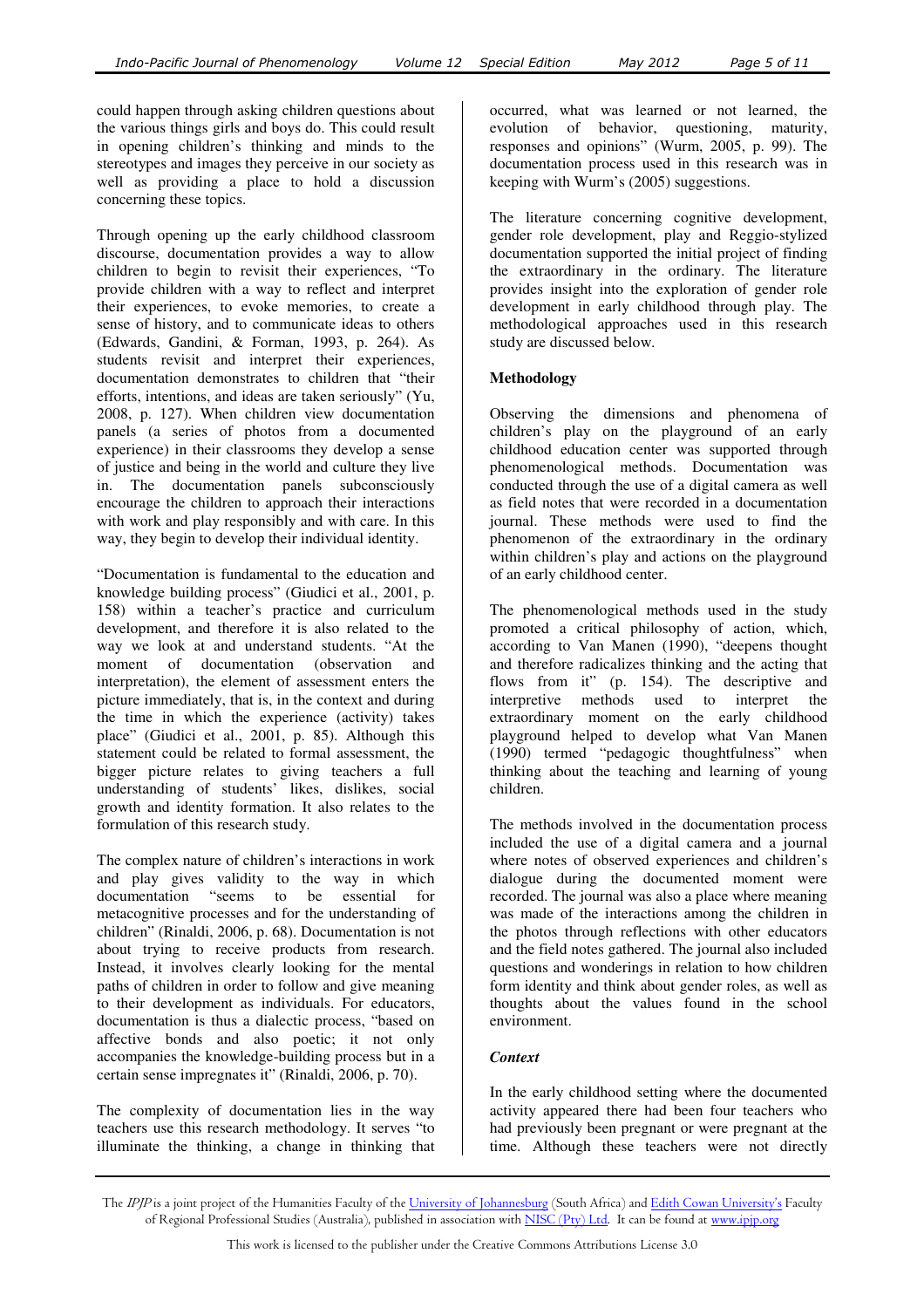working with the boys, the likelihood is high that the boys at this school were exposed to pregnancy. The informal interviewing of the boys' teachers revealed that the first boy, characterized as the leader, was an only child. The second boy had a younger sibling, while the third had a mother who had recently experienced a miscarriage. Pseudonyms have been used throughout this paper in order to maintain an anonymous relationship with the school and those participating in the research study.

The philosophies and curriculum of the early childhood environment are greatly focused on the child's learning process. Through daily questioning, play, experimentation with materials and ideas, exploration of the community and culture as well as what is inside the school, children develop important critical thinking skills necessary to their growth and development. These activities are greatly supported by the classroom environment where children experience small-group interaction, social learning, and constructive play.

The relationship between teacher and child involves a close bond of trust, respect and affection. This bond was apparent in this particular university lab-school. As teachers build this bond with children, they are able to see the ways in which the curriculum can be individualized to meet each child's specific needs. Children are assessed using documentation and the curriculum is focused on maintaining human diversity and social justice as the main theoretical underpinnings of the school.

This particular educational context is a place of teacher research. It is thus easily accessible to the layers of research endeavours put forth in the graduate programs, including my own role as a doctoral student. My role in this research is that of a doctoral researcher working alongside many researchers at the graduate level. As a learner, I seek out modes of research that exhibit the experiences we have and the meaning we make of them (Van Manen, 1990) as a way to reconceptualize the mainstream narratives in early childhood education (Kessler, 1991).

#### *Data analysis*

Following the initial data collection, my documentation partner and I went through each of the photos and informally discussed each one in order to try to find meaning within the image. To gain additional insights into our data collection, we also compiled our photos into a presentation that was shown to our colleagues. Presenting the research enabled us to receive feedback regarding our initial thoughts and ideas related to our documentation. This feedback included our audience's questions regarding

the documentation as well as insight into missing pieces of the narrative, specifically focusing on areas where more or less information needed to be given. As we recorded their questions and discussions in our journal, we reflected back to them by addressing their responses individually and bringing our thoughts and ideas back to each other. We then continued to work together to develop a final written narrative. We showed our final presentation to our colleagues via PowerPoint and documentation poster panel presentations. This arduous process of re-examining and re-looking (Van Manen, 1990) produced richly descripted results and analysis in the research.

#### **Results and Analysis**

Analyzing the findings included reviewing the recorded data within my documentation field notes, as well as looking through my photos and observing the interactions of the children on the playground of an early childhood center. To find meaning in my documentation I met with my documentation partner to look at the sets of photos she took as well as the photos I took. Her photos showed that she had been able to capture different elements of the phenomenon than those captured by my photos. My photos were taken from a distance, while hers tended to be closeups of the children. Her position provided her with the element and privilege of being able to hear a few of the words and phrases that the boys were saying.

As we reviewed our photos, we began to develop and write questions in our journals such as:

- Why were the boys role-playing pregnancy?
- Were they re-enacting something that they had seen in their daily lives?
- What does this tell us about their gender role development?
- Are they reconstructing their identity through playing with big ideas such as pregnancy?

We then brought these questions to our colleagues and my advising professor to ask their thoughts concerning the phenomenon, observations and documentation that we collected. Based on these discussions we concluded that the boys were beginning to explore the meaning of pregnancy, gender roles and identity formation.

#### *Photography and storyline*

The pictures scattered throughout this section constitute the final documentation for this study. On July 14, 2009, the boys were first documented pretend-playing pregnancy. Walking across the playground, Sam (names have been changed) initiated

The *IPJP* is a joint project of the Humanities Faculty of the <u>University of Johannesburg</u> (South Africa) and <u>Edith Cowan University's</u> Faculty of Regional Professional Studies (Australia), published in association with <u>NISC (Pty) Ltd</u>. It can be found at <u>www.ipjp.org</u>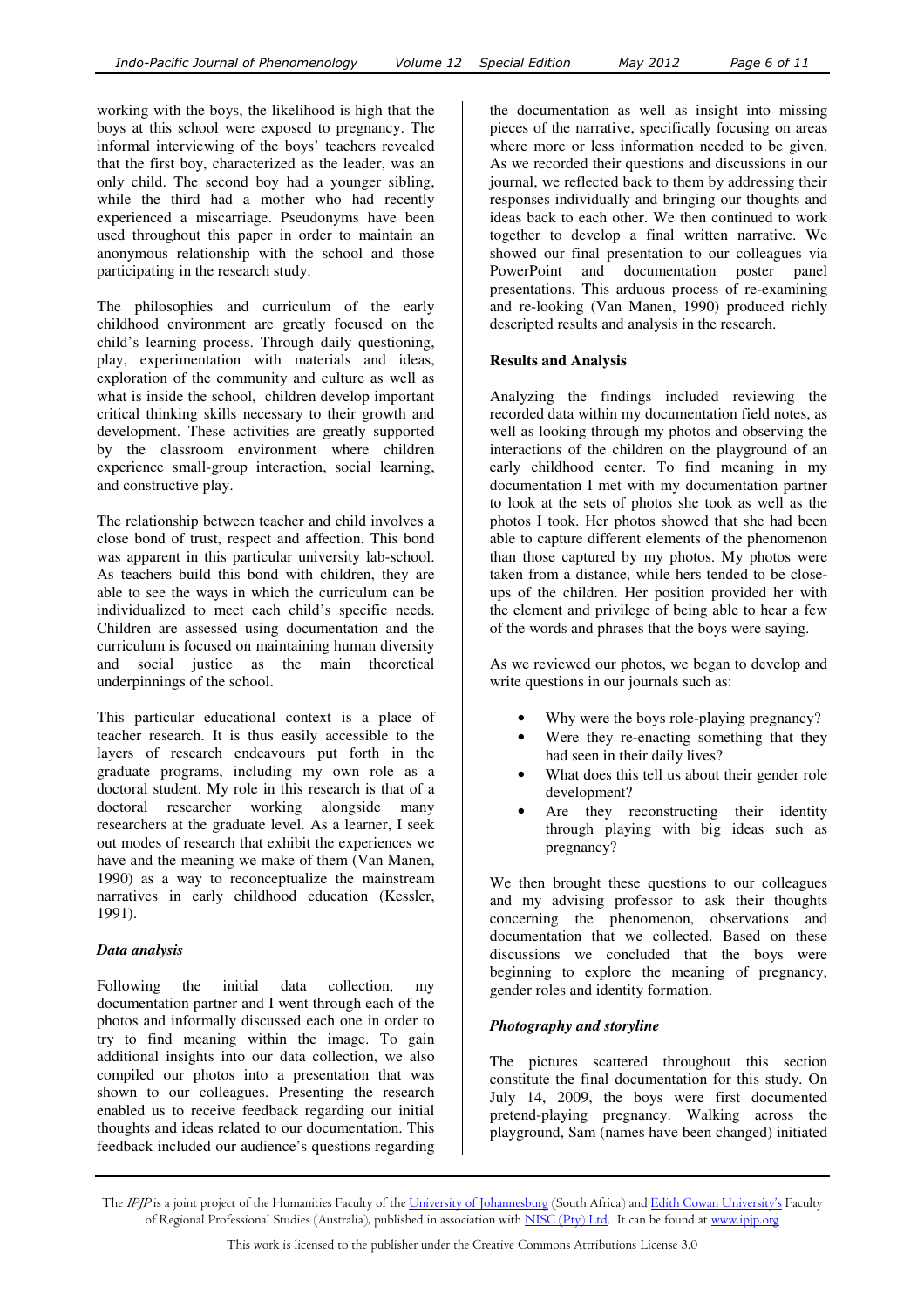the exploration by inserting a small ball inside of his shirt to represent a woman's chest and a large ball to represent pregnancy. Sam, taking uneasy and wobbly steps up the play structure, called out "Hey guys, come play with me." As his friends noticed the replication of pregnancy, they soon joined in the fun, with excited shouts of recognition toward Sam's physical representation as well as the activity that was to take place.



Upon noticing Sam's physical appearance, George ran after a ball and shoved it up his shirt. He laughed loudly to himself, motioning and calling out to his friends so they could see what he was doing. Holding his imitation belly, George quickly ran over to the play structure, following close behind Sam up to the top. It was there that Sam and George decided to play out the birthing process. The two boys sat in waiting at the top of the play structure for the birth that would take place in a few moments.

Sam and George realized that it was time. They called out to two other friends, Henry and Nick, to assist them with the birthing process. It seems they must have realized it takes more than one person to deliver a baby. Henry and Nick rushed up the play structure in a hurry, bringing another ball just in case, because as they say 'you never know what materials you may need to give birth'. As the leader, Sam assumed the role of person in labour and Henry quietly observed. He gently placed his ear on Sam's belly, in an effort to listen and observe the process that was taking place.



The four boys then danced through the act of birth in a carefully choreographed process. George soon realized that his belly was in the way and removed the ball for easier access to the individual, Sam, in labour.

He assisted Sam with removing, or birthing, the ball from his shirt. As joy overtook George's face, he yells, "It's here!" and held up the ball for everyone to see that the baby was born. At this time, the boys were demonstrating excitement through their laughter as they climbed down the play structure to head back to class because recess was over.



The pregnancy process was not over and the boys were at it again the next day on the playground. Sam and Henry recruited a new member, Austin, into their pregnancy play. As soon as the boys entered the playground they ran for the balls and stuck them immediately under their shirts once they grabbed them off the ground. They ran around the playground, standing like pregnant people with their hands on their backs and on their bellies.



*Moment of capturing the extraordinary* 

I initially struggled to find a direction for the assigned documentation project and I was standing on the playground of the early childhood education center feeling frustrated and defeated in my efforts to find the extraordinary in the ordinary. Through my moments of frustration I overheard multiple children laughing and running around the play structure next to me. It was then that I saw my extraordinary moment and switched on my camera in excitement. I could not believe that I was watching four boys begin to pretend act-out pregnancy. My mind was racing and I wondered where they had gotten this idea and what had provoked them to act it out.

Capturing the moment was difficult because I was relatively far away from the play structure. My documentation partner was closer to the structure and could hear more of the boys' conversation. I worked

The *IPJP* is a joint project of the Humanities Faculty of the <u>University of Johannesburg</u> (South Africa) and <u>Edith Cowan University's</u> Faculty of Regional Professional Studies (Australia), published in association with <u>NISC (Pty) Ltd</u>. It can be found at <u>www.ipjp.org</u>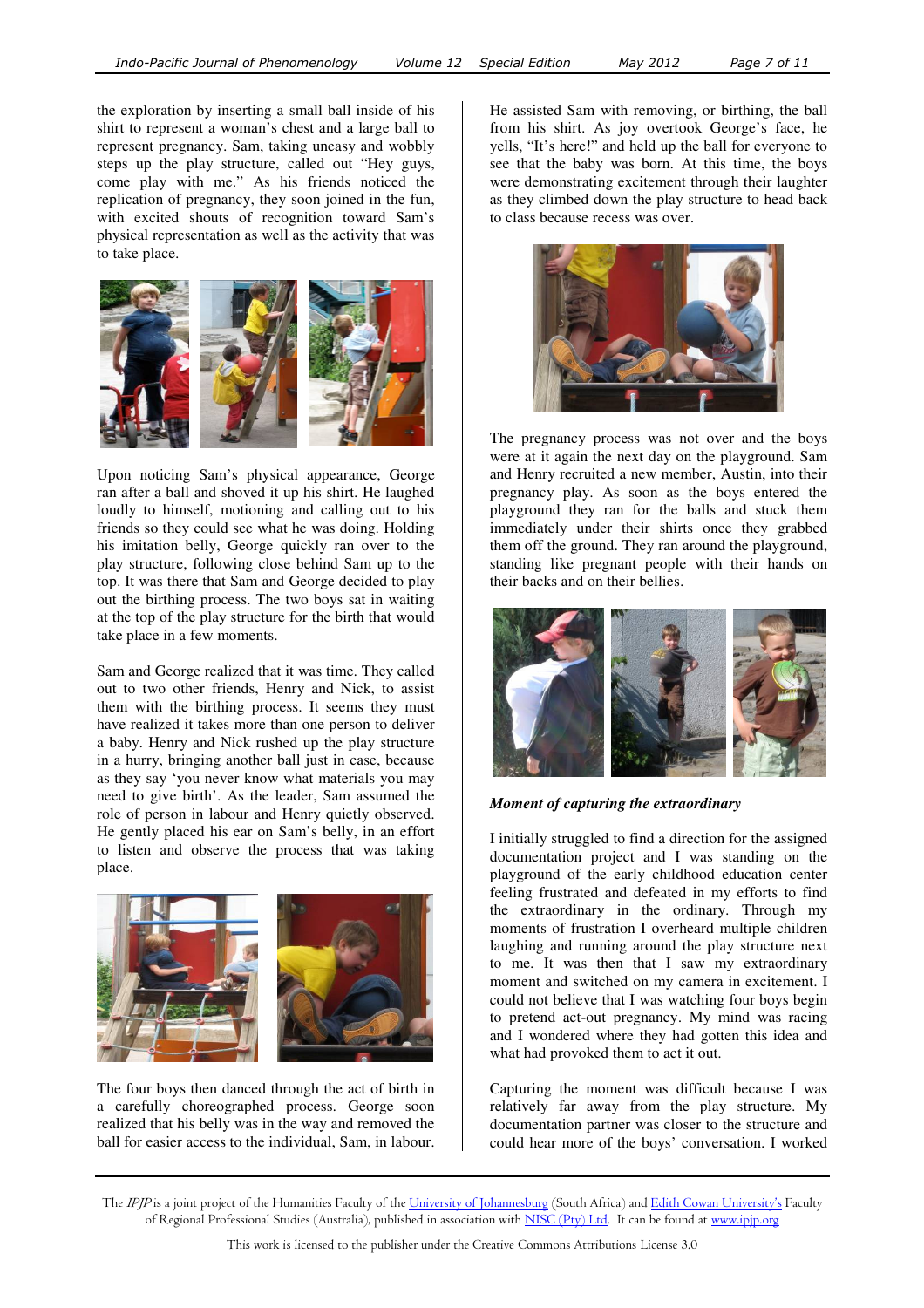to shoot as many photos as I could possibly capture in the short amount of time that the activity took place. I

felt that this was an extraordinary moment because the boys were being captured in an authentic moment that could never be caught again. It was enthralling to watch them carefully and meticulously act out the process of being pregnant and giving birth, and I felt as though I had truly captured an extraordinary moment.

## *Themes emerge from data sets*

During the multiple reflections on the documentation of the boys role-playing the act of being pregnant and pregnancy, three emerging themes were found in their play. First, it is possible that were simply imitating what they saw around them. For example, my notes state that Sam ran with one hand under the ball and one hand on the small of his back. This fullness and meaning within the documented experience makes sense in light of the fact that four teachers in the school have recently been or were currently pregnant, although these teachers were not the boys' current or past teachers. These educators were simply in classes next to or around the children. Additionally, one of the boys' mothers had experienced a miscarriage early in her pregnancy. Discussions with the boys' teachers revealed that the boy who could be termed the leader of the group was an only child and had not been extensively exposed to pregnancy. The boys could therefore easily have constructed their play based on what they saw around them and the relationships they have with pregnant individuals.

A second theme that emerged from the documentation was that this construction of play could be to find meaning and empathy regarding what it is like to be pregnant and give birth. My written observations of the birthing process exemplify this theme. The boys helped pregnant Sam through the labour and birthing process, coaching through language such as "you can do it" and "we're almost there". Within this meaning making, it is possible to assume that the boys were wrestling with their own concepts of pregnancy through role-play.

The final theme demonstrated through my documentation and research, involved the boys dealing with their own concept of gender and identity. The boys are of an age where it is developmentally typical to be developing a sense of identity in relation to gender (Martin & Ruble, 2004). Children commonly act out many activities that are directly related to their gender or actions that would be considered a "girl activity" or "boy activity." However, these boys were doing the inverse by participating in what would typically be seen as a girl activity within the category of family or household roles. This element of role experimentation gives

meaning to what it means to be a boy or a girl and the roles supported by society and the stereotypes in our culture.

The review of the documented experience made it clear that the boys were not only pretending to be pregnant, but were also imitating the developmental attributes of what it means to be a pregnant female (for example putting two balls in the shirt, one for the pregnant stomach and one for the chest). Additionally, their play was calculated and felt almost choreographed. Within the group, there was a leader who walked them through the dance of birth and allowed the others to follow. Based on this documentation and Chick et al.'s (2002) research I come to the conclusion that the boys were not necessarily defining "boy" or "girl," but instead were using their play to make meaning of another individual's experience as related to gender.

## *Reflection on the Phenomenon*

My documentation partner and I really struggled during the process of developing themes from the documentation. As we began to talk through our photos and field notes, we brought the discussion back to our colleagues who brought up the idea of moving toward the topic of gender identity. At this point out thinking regarding the data began to diverge.

I returned to my journal and wrote "I felt excited and motivated about moving our data and results toward the topic of gender identity". As I continued to examine the captured moments I really felt as though the boys were experimenting with this concept within their cognitive development. My partner had opposing views. She simply wanted to focus on the activity and the belief that these boys were just being "kids". I could not understand why she was opposed to the idea that the boys were exploring gender identity and why she continuously argued with me in relation to the topic. The constant disagreement left me feeling frustrated, moving away from the euphoric feeling I experienced as we captured the extraordinary moment. Through discussion with my advising professor, we achieved common ground and our final presentation contains questions and ideas related to both gender identity and the general concept of children's actions or, as my research partner would say, that "they were just being kids."

I found it interesting that as an educator of young children my documentation partner had such a high level of discomfort with big ideas related to gender development. As I reflect on the experience, I wonder what this discomfort was about and why she was, as so many people are, uncomfortable with any discussion out of the norm for gender. In my

The *IPJP* is a joint project of the Humanities Faculty of the <u>University of Johannesburg</u> (South Africa) and <u>Edith Cowan University's</u> Faculty of Regional Professional Studies (Australia), published in association with <u>NISC (Pty) Ltd</u>. It can be found at <u>www.ipjp.org</u>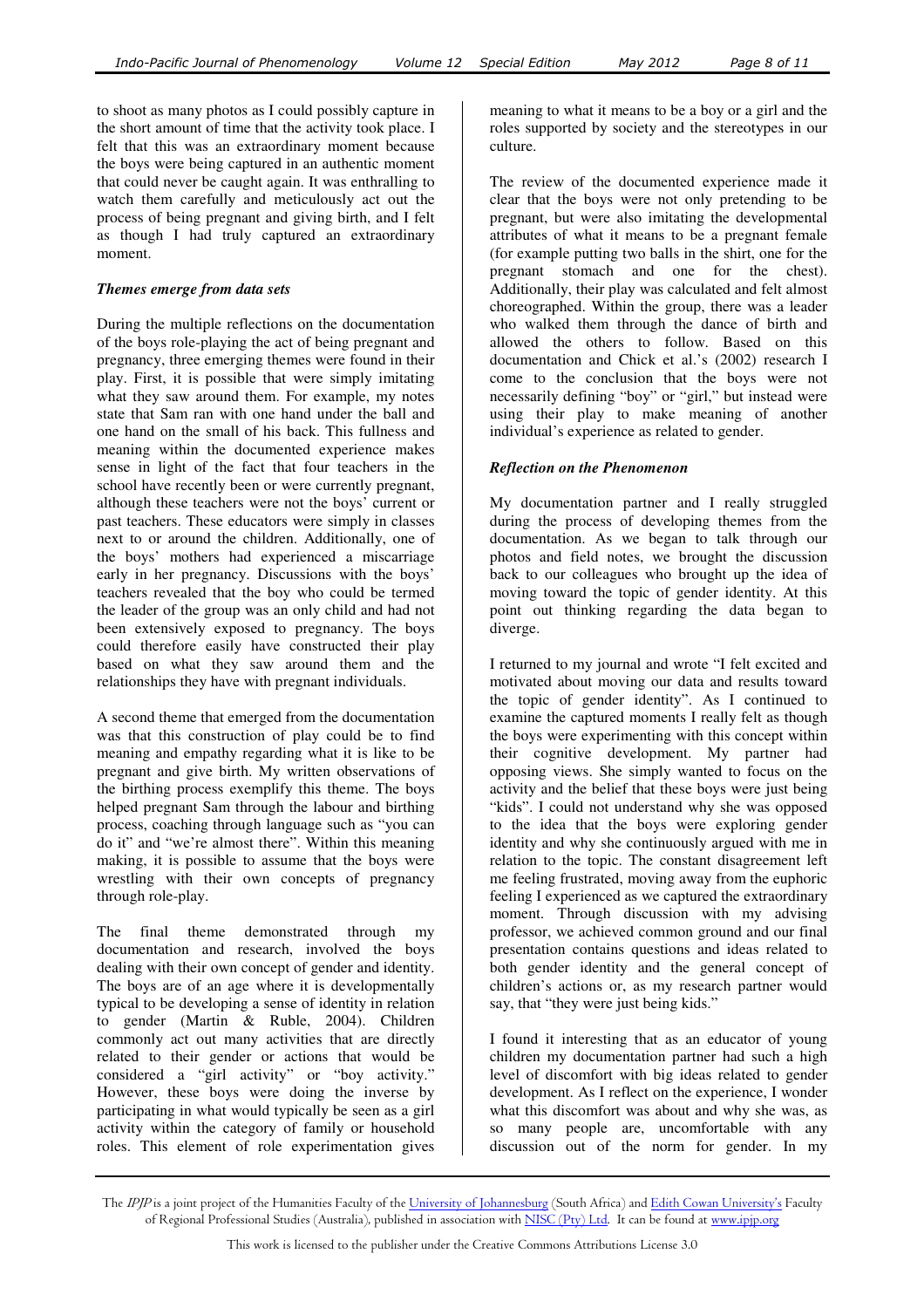reflections of these discussions I come back to Nieto (1996) and the ideas of silence and marginalization. The lack of willingness for research and conversation of the topic results in the play of young children being oppressed by dominant thoughts and behaviours.

### **Conclusions**

The examination of literature and the documented experience presented in this article show that it is important to give children experiences in which they can develop non-stereotypic views in relation to gender. This can occur through curricular activities and programs within the school environment that promote a gender-equitable view of society and the world in relation to gender and the roles that individuals hold (Trepanier-Street & Romatowski, 1999).

Research from Freeman (2007) supports the curricular model of using children's literature to promote an early childhood environment free of gender stereotypes. It is important to be conscious of the ways in which children are influenced to make decisions. Children should also be encouraged to make choices that are stereotype free (Freeman, 2007). Reading books that are free of gender bias can help to actively challenge the stereotypes perceived in society and culture. Additionally, teachers and other adults need to be conscious of the actions and language they use around children (Chick et al., 2002) and choose gender neutral language that does not support social stereotypes.

Miller and Church (2002) noted that it is important to have conversations with children related to gender issues inside and outside of the classroom. These conversations can stem from books related to gender stereotypes, comments that have come from children in the classroom and from bringing in guest speakers to talk about careers. These individuals should have occupations that are not viewed as stereotypic to their specific gender.

Exposing children to ideas that build a genderequitable view of the world and the culture they live in allows children to explore activities and toys in the classroom and playground that may previously have been avoided. Children should be given the opportunity to develop free of bias and exposure to thinking that gives them a limited view of the world. Instead, they should be able to explore various possibilities, as in the exploration of pregnancy on the playground in this early childhood center discussed in this article. Teachers and adults need to promote courageous conversations when it comes to gender stereotypes in order to challenge the ways in which children view the world (Derman-Sparks, 1989). If I were the classroom teacher documenting these experiences, I would have taken them directly back to the classroom to discuss what I saw and ask more questions regarding the experience. It is through these conversations and the freedom in children's active learning and play that children will ultimately begin to have a more stereotype-free view of the activities they participate in and the roles they develop over time.

\_\_\_\_\_\_\_\_\_\_\_\_\_\_\_\_

## **Referencing Format**

Millan, J. (2012). Birth on the playground: Boys experiences playing with gender. *Indo-Pacific Journal of Phenomenology*, 12 (Special Edition, May: *Early Childhood Education and Phenomenology*), 11 pp. doi: 10.2989/IPJP.2012.12.1.6.1114

#### **About the Author**



Jenifer Millan received a BS in Human Development and Family Sciences and a Master's of Arts in Teaching. She is currently a graduate student at Portland State University working on her doctorate in Educational Leadership with a specialization in Curriculum and Instruction focusing on Early Childhood Education. Jenifer's areas of interest include early childhood and elementary curriculum design, arts and play based education, and phenomenological research.

#### E-mail address: millanj@pdx.edu

The IPJP is a joint project of the Humanities Faculty of the University of Johannesburg (South Africa) and Edith Cowan University's Faculty of Regional Professional Studies (Australia), published in association with NISC (Pty) Ltd. It can be found at www.ipjp.org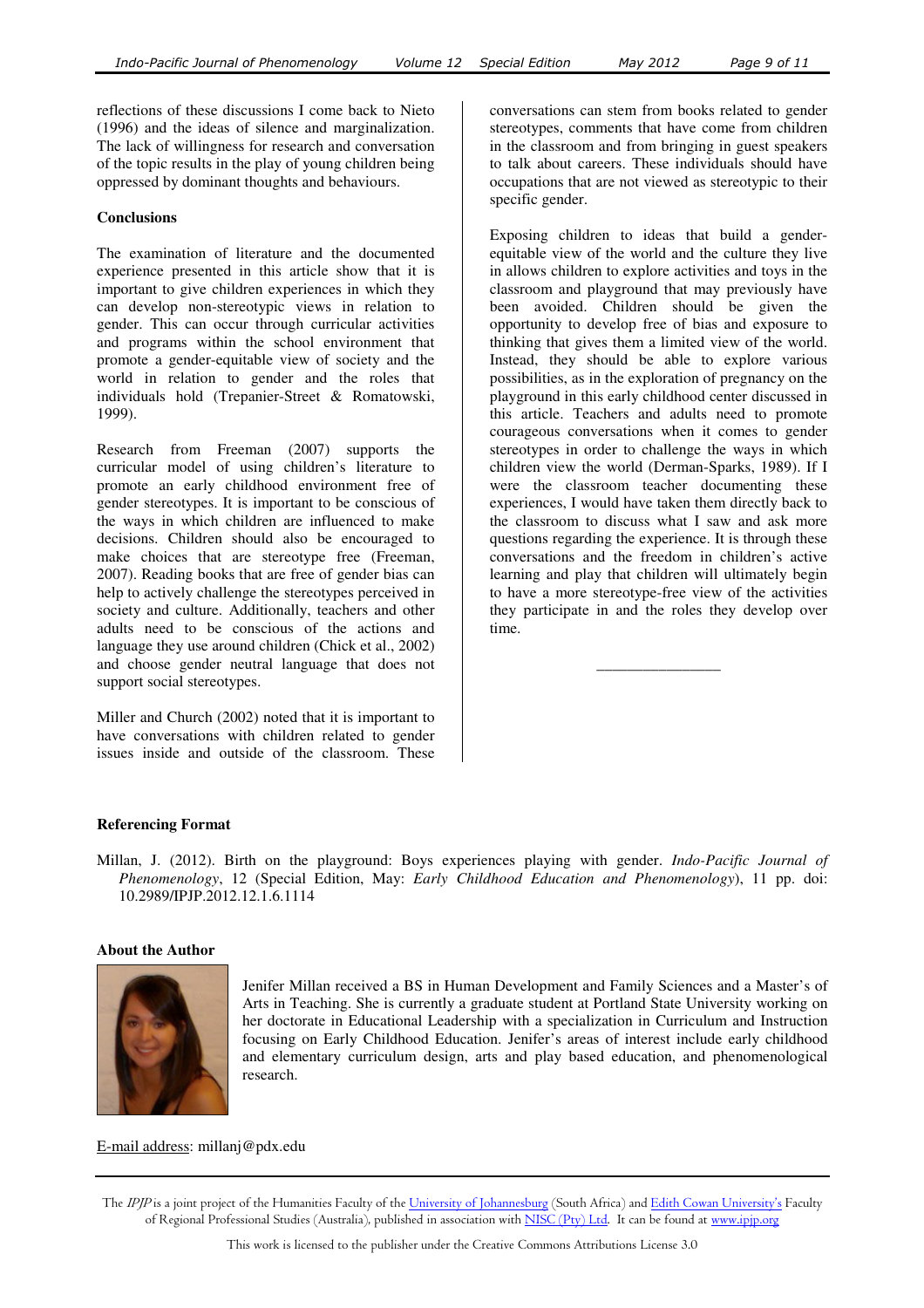#### **References**

- Cadwell, L. (1997). *Bringing Reggio Emilia home: An innovative approach to early childhood education*. New York, NY: Teachers College Press.
- Chick, K., Heilman-Houser, R., & Hunter, M. (2002). The impact of child care on gender role development and gender stereotypes. *Early Childhood Education Journal, 29*(3), 149-154.
- Derman-Sparks, L. (1989). *Anti-bias curriculum: tools for empowering young children*. Washington, D.C.: National Association for the Education of Young Children.
- Edwards, C., Gandini, L., & Forman, G. (1993). *The hundred languages of children: The Reggio Emilia approach to early childhood education*. Norwood, NJ: Ablex Publishing Corporation.
- Freeman, N. (2007). Preschoolers' perceptions of gender appropriate toys and their parents' beliefs about genderized behaviors: Miscommunication, mixed messages, or hidden truths? *Early Childhood Education Journal, 34*(5), 357-366.
- Giudici, C., Rinaldi, C., & Krechevsky, M. (Eds). (2001). *Making learning visible: Children as individual and group learners*. Reggio Emilia, Italy: Reggio Children.
- Hultgren, F. (1995). The phenomenology of "doing" phenomenology: The experience of teaching and learning together. *Human Studies*, *18*(4), 371-388.
- Huston, A. H. (1983). Sex typing. In E. M. Hetherington (Vol. Ed.) & P. H. Mussen (Series Ed.), *Handbook of child psychology: Socialization, personality, and social development* (pp. 338-441). New York: Wiley.
- Kessler, S. A. (1991). Alternative perspectives on early childhood education. *Early Childhood Research Quarterly, 6,* 183-197.
- Kohlberg, L. (1966). A cognitive developmental analysis of children's sex role concepts and attitudes. In E. E. Maccoby (Ed.), *The development of sex differences* (pp. 82-173). Stanford, CA: Stanford University Press.
- Levy, G., Barth, J., & Zimmerman, B. (1998). Associations among cognitive and behavior aspects of preschoolers' gender role development. *Journal of Genetic Psychology, 159*(1), 121-126.
- Martin, C., & Ruble, D. (2004). Children's search for gender cues. *Current Directions in Psychological Science, 13*(2), 67-70.
- Miller, S., & Church, E. (2002). I'm a boy and you're a girl! *Early Childhood Today, 17*(2), 29-31.
- Nieto, S. (1996). *Affirming diversity: The sociopolitical context of multicultural education*. White Plains, NY: Longman Publishers.
- Parnell, W. (2005). Teacher learning: Documentation, collaboration, and reflection. *Dissertation Abstracts International, 67*(05), 186A. (UMI No. 3218144).
- Perry, D., & Bussey, K. (1979). The social learning theory of sex differences: Imitation is alive and well. *Journal of Personality and Social Psychology, 37*(10), 1699-1712.
- Rinaldi, C. (2006). *In Dialogue with Reggio Emilia: Listening, researching and learning*. New York, NY: Routledge.
- Sandberg, A., & Pramling-Samuelsson, I. (2005). An interview study of gender differences in preschool teachers' attitudes toward children's play. *Early Childhood Education Journal, 32*(5), 297-305.
- Trepanier-Street, M., & Romatowski, J. (1999). The influence of children's literature on gender role perceptions: A reexamination. *Early Childhood Education Journal, 26*(3), 155-159.
- The IPJP is a joint project of the Humanities Faculty of the University of Johannesburg (South Africa) and Edith Cowan University's Faculty of Regional Professional Studies (Australia), published in association with NISC (Pty) Ltd. It can be found at www.ipjp.org